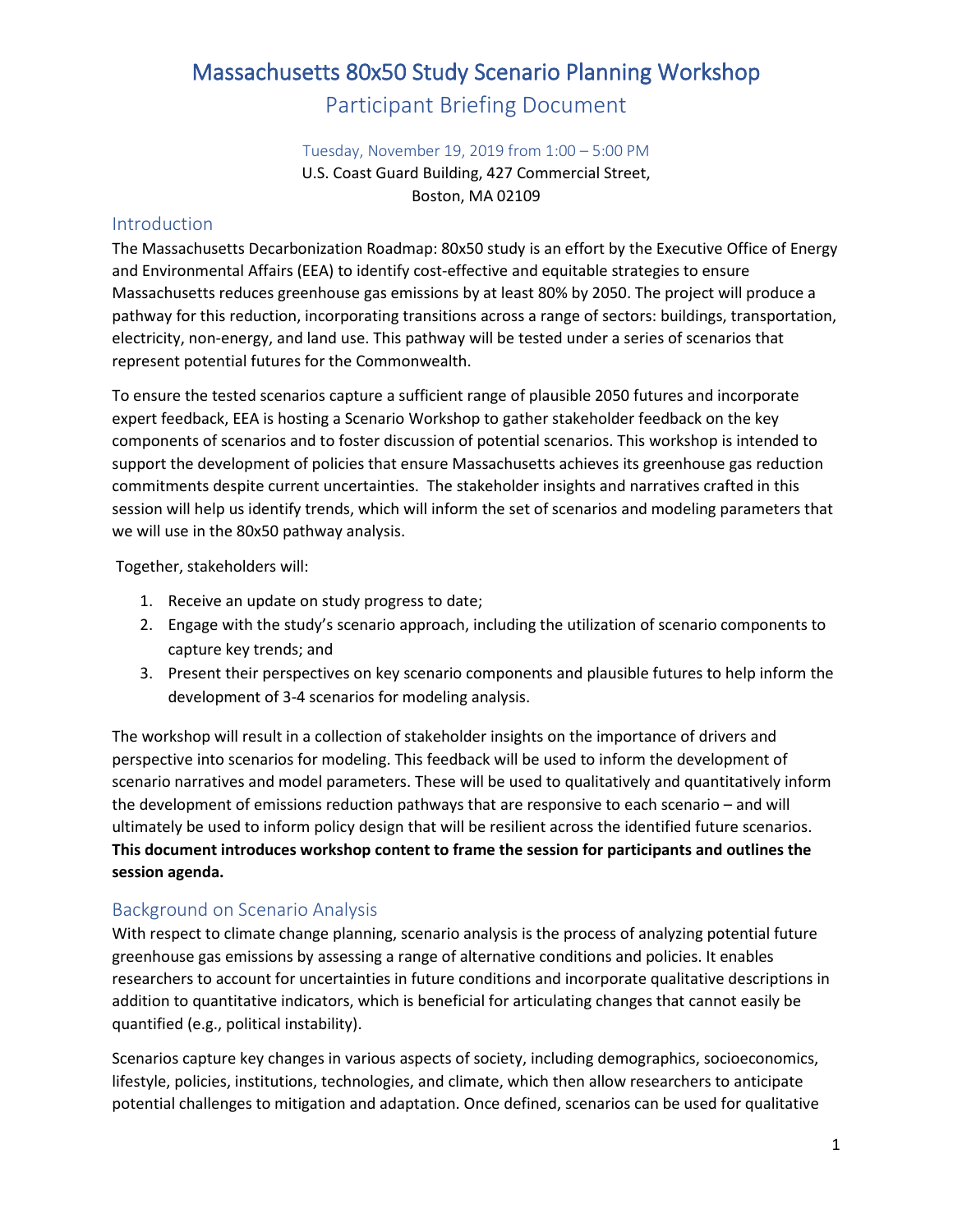evaluation of strategies in the context of each scenario. Further, scenarios can be parametrized as quantitative inputs for data-driven modeling efforts.

A number of existing scenario frameworks exist at the local, national, and international levels. For example, th[e Shared Socioeconomic Pathways](https://www.carbonbrief.org/explainer-how-shared-socioeconomic-pathways-explore-future-climate-change) (SSP) Framework includes five pathways that represent different mitigation and adaptation challenges on the international scale. On the local level, the MBTA has developed the [Focus 40](https://www.mbtafocus40.com/) scenarios to aid in transportation planning, and MAPC has developed the draft [MetroCommon](https://metrocommon.mapc.org/) Scenarios as part of Greater Boston's regional long-range plan.

In a similar fashion, the 80x50 Study is also employing a scenario approach. The project team is looking to stakeholders to help craft scenarios that capture potential futures in the Commonwealth that should be explored as the Commonwealth charts a path toward decarbonization.

Scenarios are intended to capture influences that are external to the system being studied. For the 80x50 study, we are interested understanding how external factors may influence how the *Commonwealth pursues policies and climate mitigation.* Such influences could include top-down components such as federal policy or bottom-up components such as individual behavior, institutional leadership or municipal coordination. The final set of scenarios in this study will be distinctly defined to cover a range of possible future trends that will influence the impacts of state policy.

#### Key Terms

The Study and Scenario Workshop materials employ a series of key terms to frame the analysis and guide discussion. Terms with which stakeholders should be familiar ahead of the workshop include:

Pathway: A suite of outcomes that achieves a set of policy goals. In this case, the overall goal is GHG emissions reduction. In the 80x50 Study, the suite of outcomes and policies that will achieve at least 80% by 2050 is referred to as the 80x50 Pathway.

**Scenario:** An internally consistent storyline outlining driving forces, critical assumptions and uncertainties, and how these forces will impact the future in terms of the Commonwealth's ability to meet the 2050 targets. In the 80x50 Study, we will use scenarios to help explore what policies and programs will be necessary for the Commonwealth to achieve its at least 80% greenhouse gas reduction target, in spite of external factors outside of the Administration's direct control (e.g. federal policy).

**Component:** A factor that will impact the Commonwealth's ability to decarbonize and is outside of the Administration's direct control. These will be combined to help characterize and describe a current state and potential future in the Commonwealth. Components are part of one of four categories: Socioeconomic & Lifestyle, Policy & Institutions, Technological Change, and Climate. In the Study, the components will be linked to specific modeling parameters to explore the impact of components on the achievement of the at least 80% by 2050 goal. The full list of components is found below in this preevent document.

**Trend**: Ongoing or anticipated changes to components for which the Commonwealth should plan as they develop strategies for decarbonization.

**Linkage:** Identification of connections between components that are likely to trend together or in opposition to one another under a particular future scenario (i.e. Land Use, Development, & Affordability and Mobility & Transportation).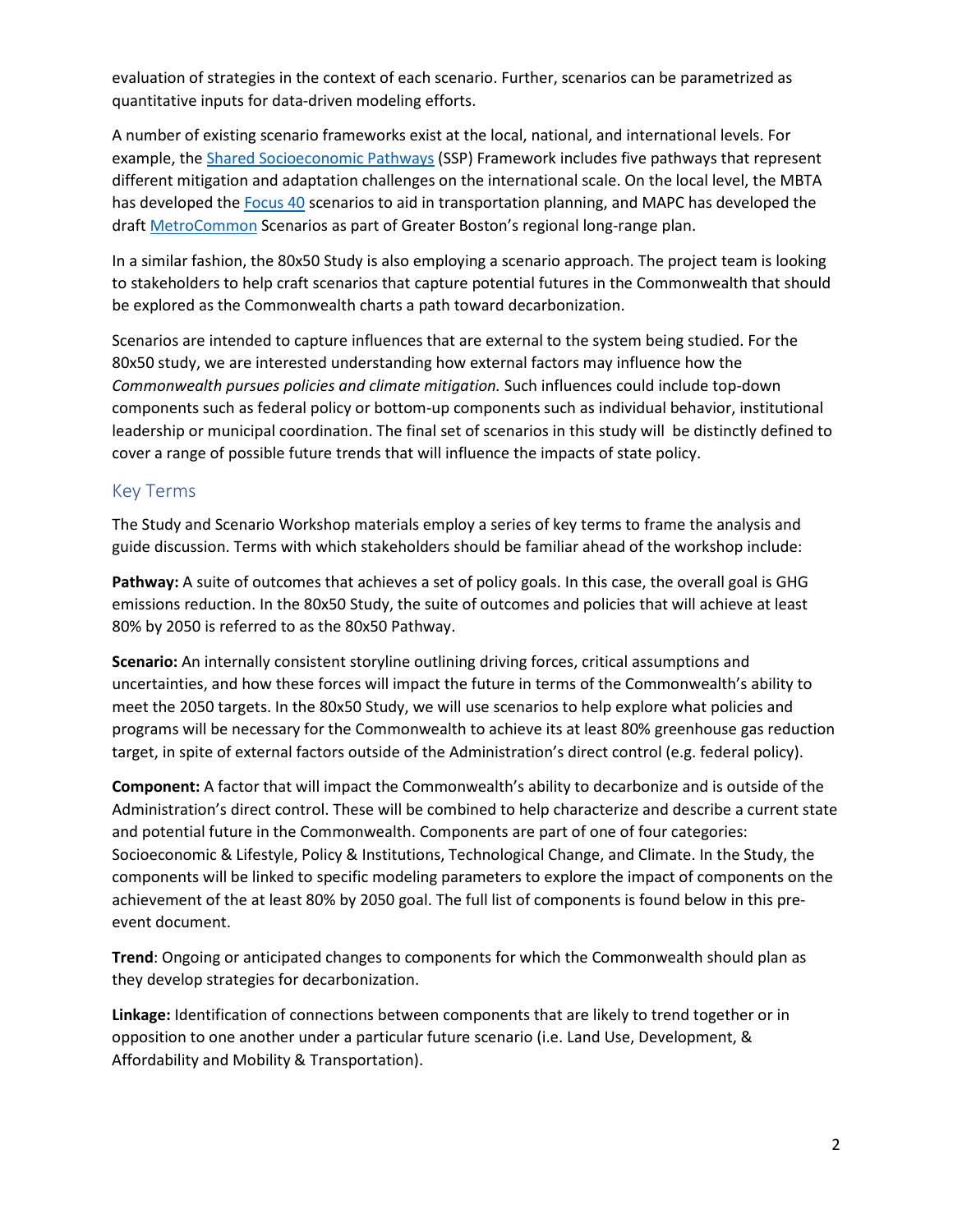## Decarbonization Components

The following 15 components are proposed as the foundation for scenario development. Varying levels of these components will influence the scenarios and modeling parameters used by the Study. During the session, we will introduce these components and stakeholders will be asked to review and identify the components they believe are most important to decarbonization and the expected future impacts associated with them:

| Component                 |                                                                  | <b>Description</b>                                                                                                                                                                     |
|---------------------------|------------------------------------------------------------------|----------------------------------------------------------------------------------------------------------------------------------------------------------------------------------------|
| Socioeconomic & Lifestyle | Land Use,<br>Development &<br><b>Affordability</b>               | The extent to which, housing costs, land use policy, and open space<br>influence migration, sprawl, private vehicle use, and forest cover                                              |
|                           | <b>Economic Activity</b>                                         | The impact of economic trends, such as a boom in personal wealth or a<br>recession, on space and energy demands and decarbonization<br>investments                                     |
|                           | <b>Equity</b>                                                    | The influence of current inequities, such as environmental injustice and<br>income inequality, on climate mitigation actions                                                           |
|                           | <b>Consumer, Corporate</b><br>& Institutional<br><b>Behavior</b> | The examination of how individual and institutional behaviors and level<br>of concerns about climate change influence decisions about technology<br>adoption                           |
| Policy & Institutions     | <b>Federal Action</b>                                            | The adoption and implementation of federal policy focused on<br>decarbonization: CO <sub>2</sub> price, federal transit investment, R&D, RPS,<br>limiting fossil fuel extraction, etc. |
|                           | <b>Regional</b><br><b>Coordination</b><br>(Multistate)           | The degree of successful collaboration across multiple states regarding<br>current policies and new initiatives: e.g., RGGI and TCI                                                    |
|                           | <b>Municipal</b><br><b>Coordination</b>                          | Local level, cross-town coordination to develop climate-conscious<br>infrastructure and housing                                                                                        |
|                           | <b>Institutions</b>                                              | Examination of the role of public trust in the government, science, and<br>the media and the strength of these institutions                                                            |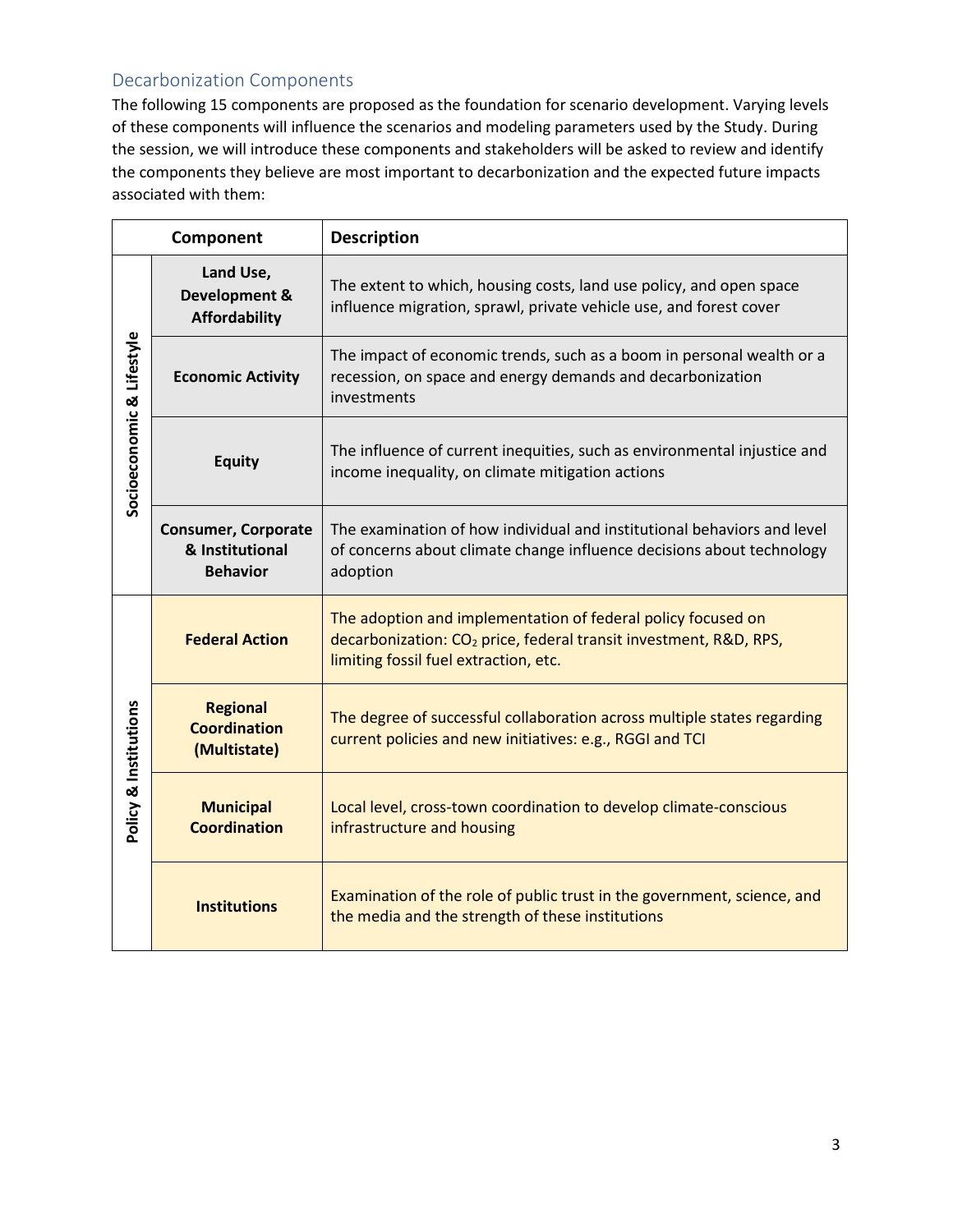|                      | <b>Mobility &amp;</b><br><b>Transportation</b>    | The extent of transformation and level of investment within<br>transportation and transit systems including improved EV service, new<br>modes (e.g., microtransit), autonomous vehicles, deployment of<br>charging equipment, etc. |  |
|----------------------|---------------------------------------------------|------------------------------------------------------------------------------------------------------------------------------------------------------------------------------------------------------------------------------------|--|
| Technological Change | <b>Built Environment &amp;</b><br><b>Industry</b> | The transformation of new construction and existing facilities within the<br>built environment and industry, particularly around efficiency and<br>electrification                                                                 |  |
|                      | <b>Energy Supply &amp;</b><br><b>Delivery</b>     | The exploration of level of deployment of carbon free energy<br>technologies and the capacity of infrastructure to deliver energy<br>generated by those technologies                                                               |  |
|                      | <b>Innovation</b><br>(Technology &<br>Market)     | The extent and speed at which technological advancements (e.g.<br>storage, grid modernization), R&D investments and workforce<br>development support and influence the decarbononization trajectory                                |  |
| Climate              | Sea Level Rise &<br><b>Flooding</b>               | The impacts of climate change and adaptive efforts on the ability for<br>coastal communities maintain and continue to grow population and<br>economic activity                                                                     |  |
|                      | <b>Temperature Impacts</b>                        | The impact of climate change on winter and summer temperatures, and<br>its subsequent effect on heating and cooling energy consumption                                                                                             |  |
|                      | <b>Ecosystem Impacts</b>                          | The influence of higher $CO2$ levels and elevated temperatures on<br>biological productivity and carbon sequestration                                                                                                              |  |